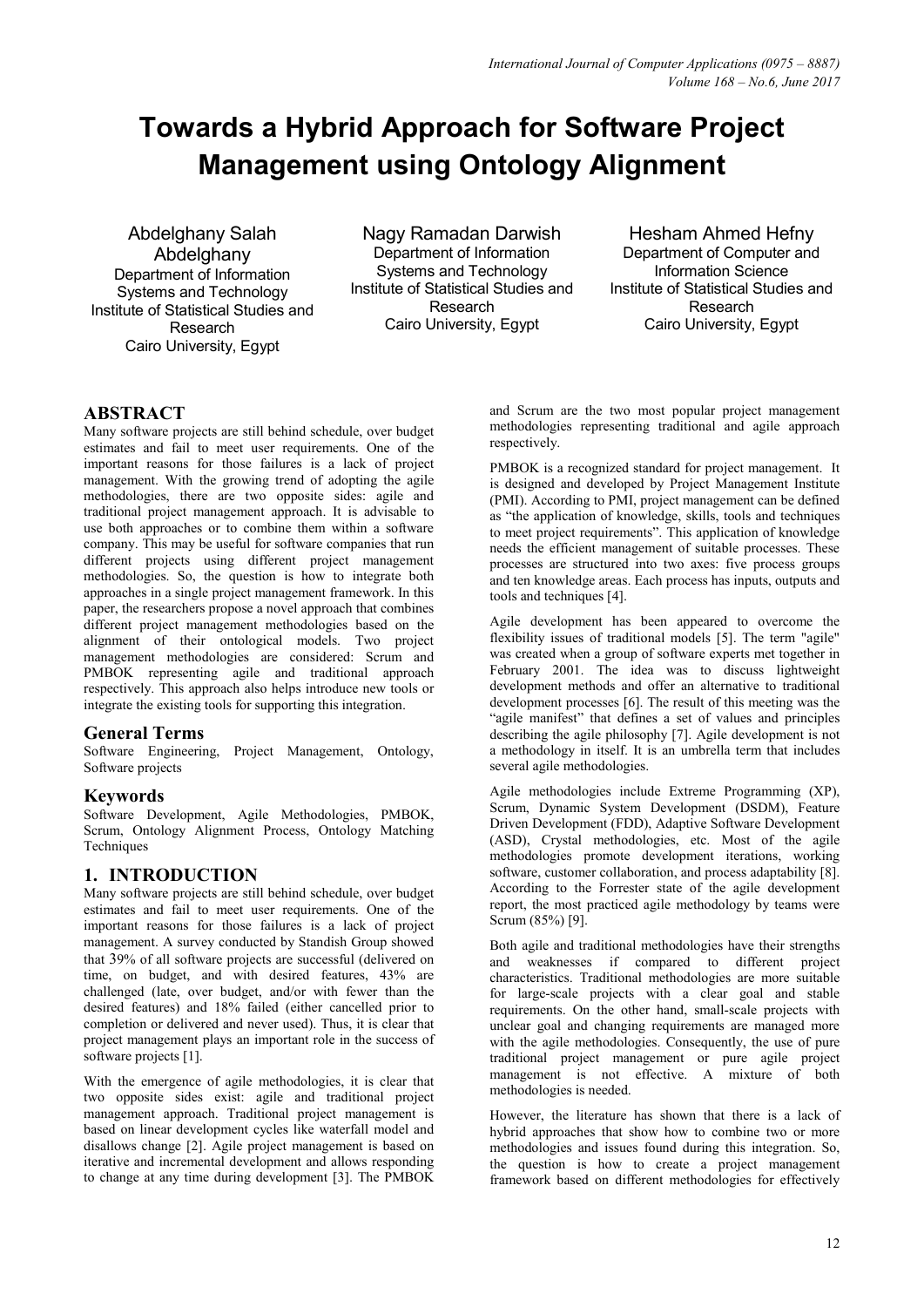managing software projects. This framework should be adapted for managing a specific project. This may be useful for software companies that run projects in different heterogeneous environment.

In this paper, the researchers propose a novel hybrid approach that helps in integrating different project management methodologies based on the alignment of their ontological models. Two project management methodologies are considered: Scrum representing the agile approach and PMBOK representing the traditional approach. This approach also helps introduce new tools or integrate the existing tools for supporting this integration.

The rest of the paper is organized as follows: Section 2 provides a background overview of the two most popular project management methodologies. Section 3 presents the necessity for the integration between them. Section 3 presents the most important works related to this research field. Section 4 describes the proposed approach and its main components. Section 5 discusses the challenges and future directions. The last section concludes the paper with final remarks.

## **2. BACKGROUND OVERVIEW**

This section consists of two parts. The first part presents the most popular agile methodology: Scrum. The second part provides an overview of PMBOK Guide along with its knowledge areas.

### **2.1 Scrum Methodology**

Scrum is a framework based on the agile principles for managing complex product development. It was initiated by Ken Schwaber in 1995.The Scrum framework is composed of Scrum teams and their related roles, meetings, artifacts and rules. The team model in Scrum includes three primary roles: product owner, development team and Scrum master. All management responsibilities are divided among these roles  $[10]$ .



**Fig 1: The Scrum Process Flow [11]** 

As shown in Fig. 1, Scrum structures product development in short iterations called Sprints, which are typically between 1– 4 weeks in length. Sprints take place one after the other. Each Sprint begins with a Sprint planning meeting in which a crossfunctional team select items from a prioritized list of user stories (requirements) called the Product Backlog. The Product Backlog is managed by the Product Owner who orders it according business value. Then, the team commits to complete the selected items (user stories) by the end of the Sprint [11].

During the Sprint, the team holds a meeting called a Daily Scrum. This is a 15-minutes meeting that occurs every

workday. At this meeting, the team inspects progress toward the Sprint goal. At the end of the Sprint, a Sprint review meeting is held, where the team presents each user story that it completed in the Sprint to the product owner and other stakeholders. Following the Sprint Review, the team holds a Sprint retrospective. In this meeting, the team inspects its process and adapts it to improve its effectiveness and productivity [12].

## **2.2 Overview of PMBOK Guide**

The first edition of PMBOK Guide was released in 1996. The second edition was released in 2000. The third edition was released in 2004. The fourth edition was released in 2008. The fifth and current edition was released in 2013 [13]. As mentioned before, PMBOK can be organized into process groups and knowledge areas. Fig. 2 shows how the process groups interact with each other. The process groups are the following [14]:

- **Initiating**
- Planning
- Executing
- Monitoring controlling
- Closing



**Fig 2: PMBOK Process Groups [14]** 

In this paper, the focus in on knowledge areas because they offer a more precise view of what is project management and provide the overall picture. Each knowledge area consists of a set of processes. These areas are as follows [15]:

- 1. *Project Integration Management* describes the processes that integrate and coordinate the different processes and activities of project management. It consists of the following processes:
	- a. Develop project charter
	- b. Develop project management plan
	- c. Direct and Manage Project Work<br>d. Monitor and Control Project Wor
	- d. Monitor and Control Project Work<br>e. Perform Integrated Change Contro
	- e. Perform Integrated Change Control<br>f. Close Project or Phase
	- Close Project or Phase
- 2. *Project Scope Management* describes the processes needed to control the project scope. It consists of:
	- a. Plan Scope Management
	- b. Collect Requirements
	- c. Define Scope
	- d. Create WBS
	- e. Validate Scope
	- f. Control Scope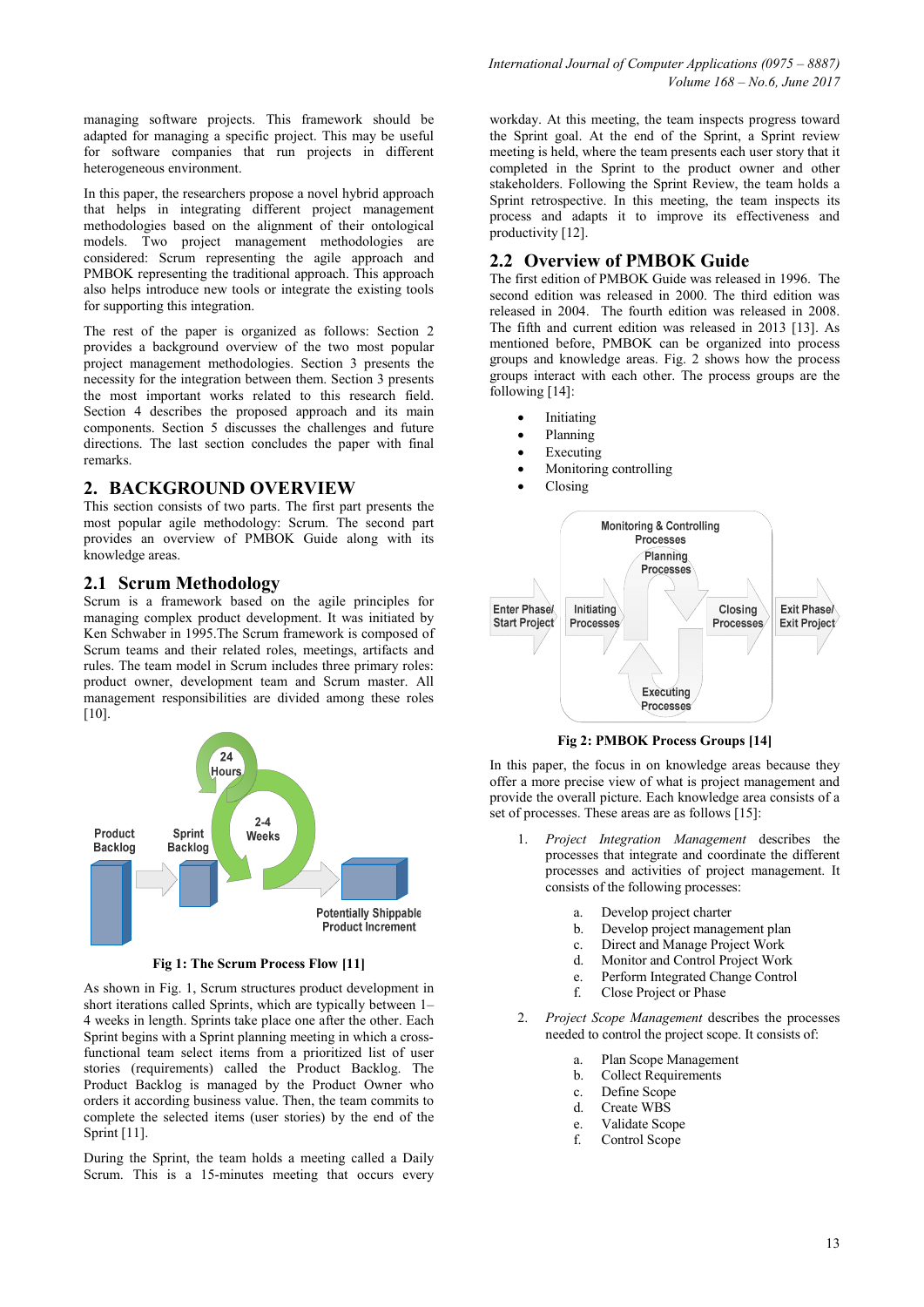- 3. *Project Time Management* describes the processes needed to manage the timely completion of the project. It consists of:
	- a. Plan Schedule Management
	- Define Activities
	- c. Sequence Activities
	- d. Estimate Activity Resources
	- e. Estimate Activity Durations
	- f. Develop Schedule
	- g. Control Schedule
- 4. *Project Cost Management* includes the processes concerning estimating, managing, and controlling the cost. It consists of:
	- a. Plan Cost Management
	- b. Estimate Costs
	- c. Determine Budget<br>d. Control Costs
	- Control Costs
- 5. *Project Quality Management* describes the processes involved in determining quality policies, objectives and responsibilities. It consists of:
	- a. Plan Quality Management
	- b. Perform Quality Assurance
	- c. Quality Control
- 6. *Project Human Resource Management* describes all the necessary processes for organizing, managing, and leading the project team. It consists of:
	- a. Plan Human Resource Management
	- b. Acquire Project Team
	- c. Develop Project Team
	- d. Manage Project Team
- 7. *Project Communications Management* includes the processes concerning the timely planning, distribution and disposition of project information. It consists of:
	- a. Plan Communications Management
	- b. Manage Communications
	- c. Control Communications
- 8. *Project Risk Management* includes the processes concerned with identifying, analyzing and controlling project risk. It consists of:
	- a. Plan Risk Management
	- **Identify Risks**
	- c. Perform Qualitative Risk Analysis
	- d. Perform Quantitative Risk Analysis
	- e. Plan Risk Responses
	- Monitor and Control Risks
- 9. *Project Procurement Management* includes the processes concerned with acquiring the products and services required to complete a project. It consists of:
	- a. Plan Procurements
	- b. Conduct Procurements
	- c. Control Procurements
	- d. Close Procurements

## **3. THE INTEGRATION BETWEEN SCRUM AND PMBOK**

On one hand, agile methods have already proved its worth in the software development. But, they do not cover all aspects of project management. In an earlier work [16], a mapping has been conducted between Scrum practices and project management process areas of CMMI. The results showed that 37% of these processes are satisfied, 17% are partially satisfied and 46% are unsatisfied. This indicates that Scrum do not satisfy all the project management requirements of CMMI. More work is necessary to fill these gaps found in Scrum Methodology. These gaps could be filled by extending Scrum with some management elements described in other project management models or references such as PMBOK Guide.

On the other hand, PMBOK Guide focuses on project management generally and do not prescribe a specific methodology for software development. However, PMBOK tends to follow the traditional waterfall model and does not acknowledge iterative development. Therefore, connecting PMBOK with agile methods is a great challenge and beneficial for software project management. Therefore, the question has to be raised: how to realize the integration of these to seemingly different methodologies into a single framework? Furthermore, both approaches use different vocabularies. This leads to the problem of terminology conflicts. This problem needs to be solved before conducting the integration.

## **4. RELATED WORK**

There are many works reported the need for integrating different project management approaches and methodologies for effectively managing software projects. However, there are few works focus on how this integration can be done. In general, these works can be categorized into two main categories according to their contents and research focus. These categories will be discussed briefly in the following subsections.

# **4.1 Comparing Agile Methodologies and Traditional Project Management Processes**

This category focuses on mapping or comparing a set of project management processes as described in different project management models (i.e., PMBOK, ISO or CMMI) and a number of agile methodologies. The goal is to identify the gaps, differences and discrepancies existing between them. These include the following:

- Fitsilis [17] presented a comparison between PMBOK processes and a number of agile project management processes: XP, Scrum and FDD. The goal is to identify gaps and discrepancies existing between them. The results showed that agile methods do not cover the following knowledge areas: risk management, cost management and procurement management.
- M. Spundak [18] presented how the agile project management approach differs from traditional project management approach. This study concluded that both traditional and agile approaches have different advantages and disadvantages if compared to different kinds of projects. It also recommended combining the traditional and agile approaches into a single project management methodology.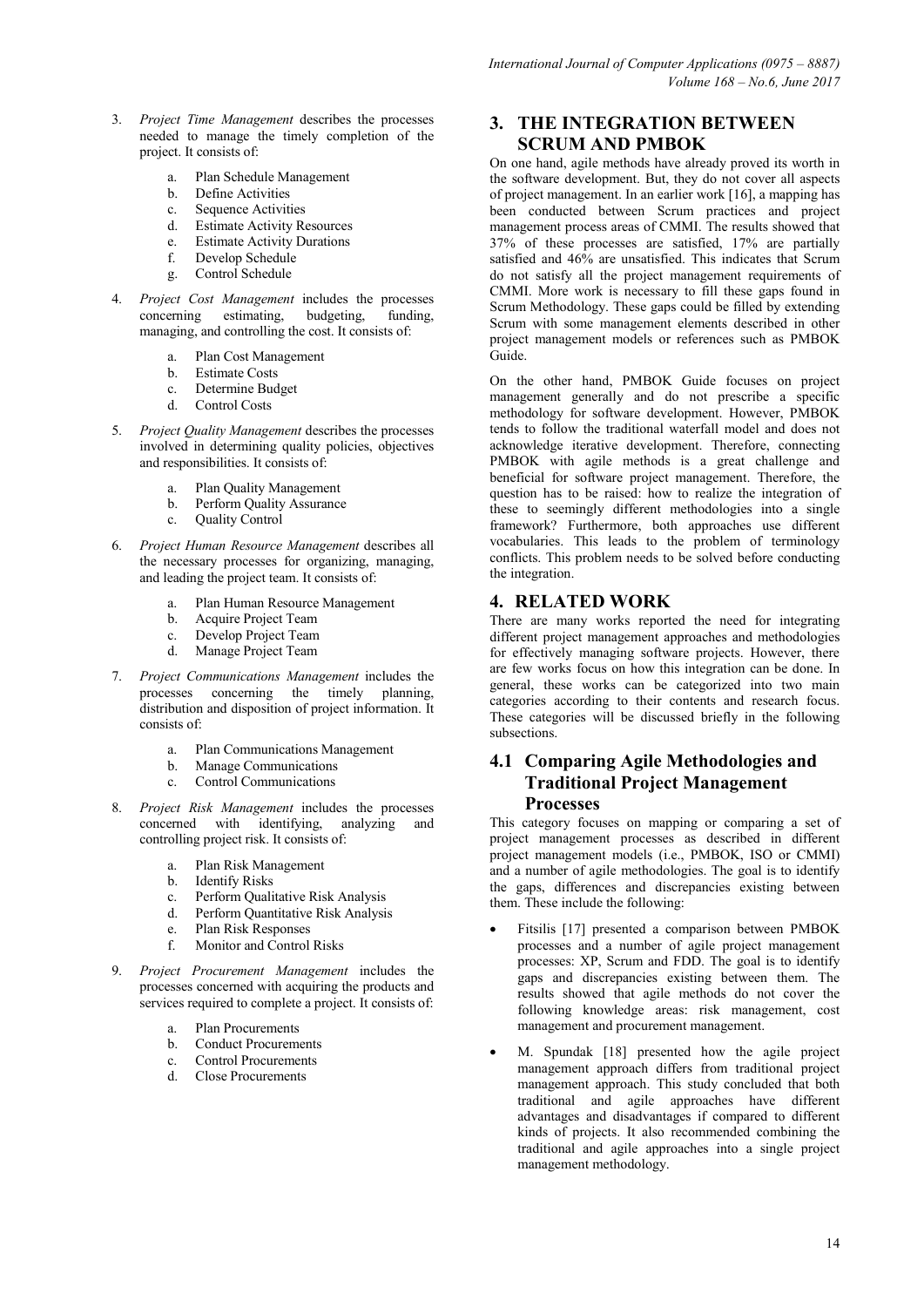- Galvan et al. [19] addressed the compliance analysis of the project management processes of three main agile methods (SCRUM, XP, and UPEDU) with the ISO standard. The compliance analysis was conducted on three particular categories of items: roles, activities and artifacts. The analysis results indicate that UPEDU and SCRUM are more complaint with the ISO, while XP has a moderate level.
- Bougroun et al. [20] conducted a mapping between CMMI level three and the practices of three agile methods: Scrum, XP and Kanban. The mapping results showed that Scrum satisfies 44% of the third level of CMMI, XP covers 45% of this level and Kanban covers only 6%. Combining the practices of the three methods covers 58% of the CMMI model level three.
- Farid et al. [16] presented a new approach for mapping between CMMI project management process areas and Scrum method. The goal is to show how Scrum practices cover these process areas. They also designed a new score index that could measure the importance of specific Scrum practices in the CMMI practices coverage. The result showed that CMMI process areas are not fully covered with Scrum practices.

## **4.2 Blending Agile Best Practices with Other Project Management Practices**

This category focuses on blending or mixing some of the best practices of agile methodologies into traditional project management processes or vice versa. The goal is to combine their strengths while suppressing their drawbacks. For example:

- Batra et al. [21] presented a case study of a large distributed strategic project which faced several issues. These issues include the following: changes in scope, changes in user requirements, increases in cost and lack of risk analysis, etc. Then, they discussed how both agile and structured approaches were used to deal with each of the key project issues. This study concluded that blending of agile and structured practices is not only workable, but is essential.
- Hayata and Han [22] proposed a hybrid model to IT project development and management by blending Scrum method into traditional software development. This hybrid model concentrates on three levels. First, "waterfall-upfront" is applied to specify requirements. Next, Agile methods can be applied during the design, implementation and unit-testing. Finally, "waterfall-atend" can be applied to conduct an integration test.
- Lozo and Jovanović [23] defined a new flexible hybrid methodology that combines the traditional and the agile method for managing IT projects. This proposed methodology has four different phases. The first and the last are always done in the traditional way. The second and third are in the flexible style. Flexible elements can be executed either with the traditional or agile way depending on the type of the project.
- Binder et al. [24] proposed a novel model called cocktail that combines the Agile Principles (AP) with the structure of the ISO standard. They identified the correlation between the ISO processes and the AP and made the necessary adaptations for incorporating the strengths of agile into each process. One of the

limitations of this model is that the ISO standard provides only a high level definition of processes.

- M. Rahmanian [2] compared two hybrid methods combining the traditional and the agile method for IT project management. The first hybrid method uses the agile approach and the PMBOK Guide. The other hybrid method applies the agile method Scrum into the traditional software development process. This study concluded that this combination is the most appropriate solution.
- Ahmad et al. [25] proposed a novel hybrid framework called XSR which integrates the strengths of the three agile methods: XP, RUP and Scrum. XP provides software engineering practices such as user stories. RUP helps in providing a formal and structured process throughout the project lifecycle. The focus of Scrum is to agile effective management practices.

# **4.3 Summary of Previous Work**

Although all of the previous works provide a good way to connect different project management methodologies, they do not provide a full solution involving a greater level of integration among their concepts. Table 1 presents a summary of all the works that were reviewed. This table includes the authors, the publication year, the focus of the study and its main shortcomings. It can be concluded some gaps related to this field:

- There is a lack of case studies that have been conducted on hybrid project management models.
- There is no a hybrid approach that provides a general process for successfully integrating two or more methodologies for software project management.
- In particular, there is limited research on integrating specific methodologies that have proven its effectiveness such as Scrum and PMBOK.

| Author                    | Year | <b>Focus</b>                                                  | <b>Shortcomings</b>        |
|---------------------------|------|---------------------------------------------------------------|----------------------------|
|                           |      | Fitsilis $[17]$ 2008 Present a comparison This study does not |                            |
|                           |      | between PMBOK provide detailed                                |                            |
|                           |      | project management mapping between                            |                            |
|                           |      | processes and a PMBOK processes                               |                            |
|                           |      | number of agile and                                           | agile                      |
|                           |      | processes.                                                    | methodologies.             |
| Batra et al. 2010 Present |      |                                                               | a hybrid More case studies |
| [21]                      |      | approach that are needed to test                              |                            |
|                           |      | integrates agile and this hybrid approach                     |                            |
|                           |      | structured                                                    | in different software      |
|                           |      | approaches to benefit development                             |                            |
|                           |      | from their strengths. environments.                           |                            |
| Hayata and 2011           |      | Propose a hybrid More research effort                         |                            |
| Han $[22]$                |      | model for IT project is needed to include                     |                            |
|                           |      | management based different                                    | agile                      |
|                           |      | on Scrum.                                                     | methods other than         |
|                           |      |                                                               | Scrum.                     |
|                           |      | Lozo and $2012$ Define a new flexible More case studies       |                            |
| Jovanović                 |      | hybrid methodology are needed                                 | to                         |
| [23]                      |      | for managing IT strengthen their                              |                            |
|                           |      | projects.                                                     | findings<br>and            |
|                           |      |                                                               | conclusion.                |

**Table 1. Summary of the Previous Work**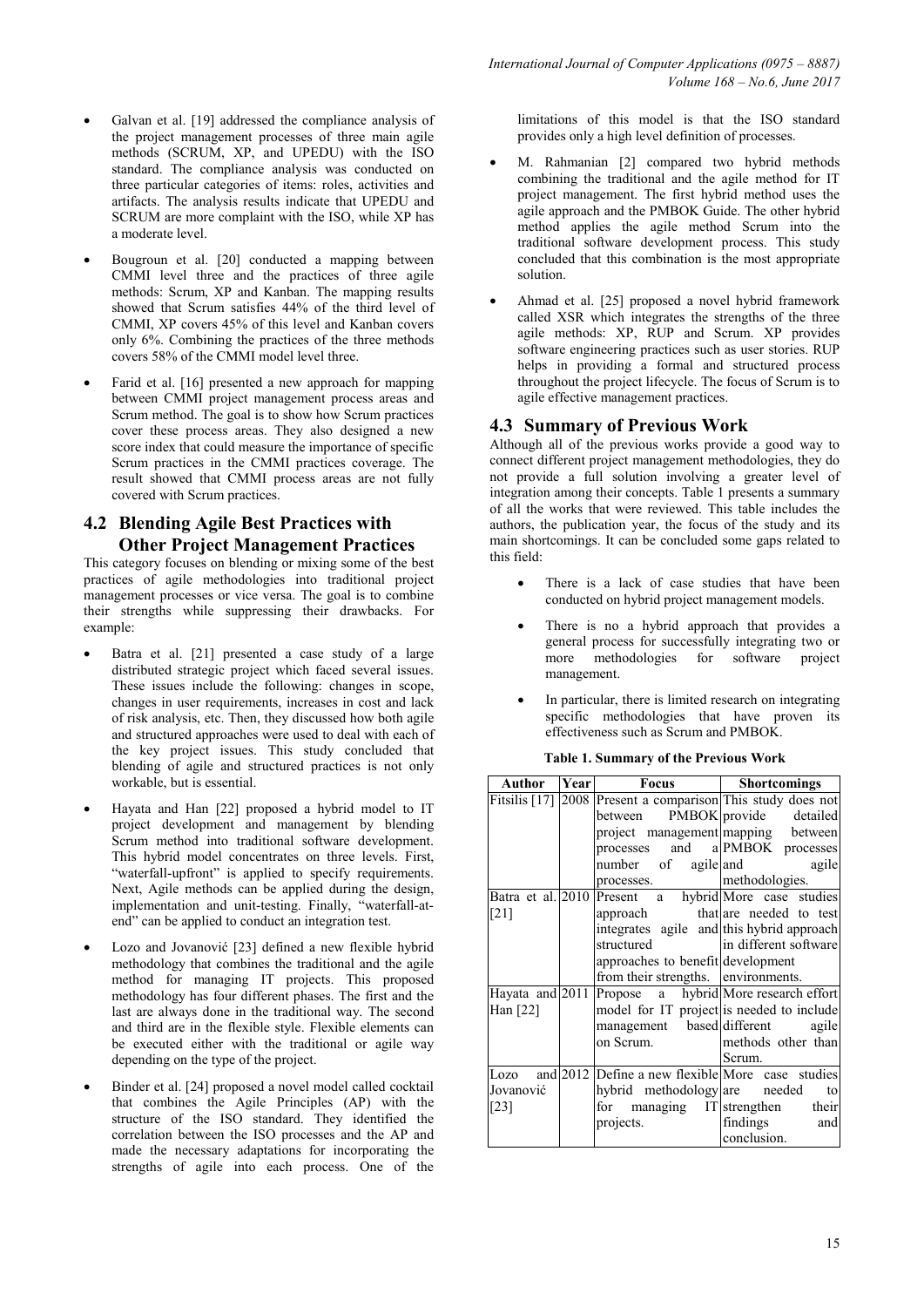| Author            | Year                 | <b>Focus</b>                                                                | <b>Shortcomings</b>             |
|-------------------|----------------------|-----------------------------------------------------------------------------|---------------------------------|
| Spundak           | 2014                 | Present how the agile This study does not                                   |                                 |
| [p2]              |                      | project management provide                                                  | any                             |
|                   |                      | approach differs from guidance on how to                                    |                                 |
|                   |                      | traditional define<br>the                                                   | hybrid<br>a                     |
|                   |                      |                                                                             |                                 |
| Galvan            | $et$ <sub>2014</sub> | approach. $\frac{\text{metnouology}}{\text{Address}}$ the A full compliance |                                 |
| al. [19]          |                      | compliance issues of study                                                  | is<br>still                     |
|                   |                      | three agile methods missing.                                                |                                 |
|                   |                      | the<br>with<br><b>ISO</b>                                                   |                                 |
|                   |                      | standard.                                                                   |                                 |
| Bougroun,         | 2014                 | Conduct a mapping This mapping                                              | is                              |
| Zeaaraoui         |                      | between CMMI level high level and needs                                     |                                 |
| and               |                      | three<br>and                                                                | the to be extended by           |
| Bouchento         |                      | practices of three considering                                              | the                             |
| $\text{uf}[20]$   |                      | agile methods.                                                              | process<br>areas                |
|                   |                      |                                                                             | related to the higher           |
|                   |                      |                                                                             | levels of CMMI                  |
|                   |                      |                                                                             | model.                          |
| Bindera,          | 2014                 | Propose                                                                     | a novel The cocktail model      |
| Aillaudb          |                      | model called cocktail needs to be applied                                   |                                 |
| and Schillia      |                      | that combines                                                               | the in practice to assess       |
| $[24]$            |                      | Agile Principles with its effectiveness and                                 |                                 |
|                   |                      | the ISO standard.                                                           | discover the issues             |
|                   |                      |                                                                             | implementing<br><sub>on</sub>   |
|                   |                      |                                                                             | this model.                     |
| Rahmanian         | 2014                 | Investigate                                                                 | and These<br>two hybrid         |
| $[2]$             |                      | compare two hybrid methods need to be                                       |                                 |
|                   |                      | methods<br>for                                                              | IT tested empirically           |
|                   |                      | project management.                                                         | through<br>case                 |
|                   |                      |                                                                             | studies.                        |
| Ahmad             | $et$ <sub>2014</sub> | a novel This<br>Propose                                                     | framework                       |
| al. [25]          |                      | hybrid                                                                      | framework needs to be tested in |
|                   |                      | called XSR which a                                                          | real<br>practical               |
|                   |                      | integrates three agile environment                                          | to                              |
|                   |                      | methods.                                                                    | address<br>its                  |
|                   |                      |                                                                             | shortcomings.                   |
| Farid et al. 2016 |                      | Present<br>a                                                                | new More<br>work<br>is          |
| [16]              |                      | approach                                                                    | for needed<br>to cover          |
|                   |                      | mapping between other process areas                                         |                                 |
|                   |                      | CMMI process areas that have not been                                       |                                 |
|                   |                      | and Scrum method.                                                           | covered<br>on<br>this           |
|                   |                      |                                                                             | study.                          |

**Table 1. Summary of the Previous Work** 

#### **5. THE PROPOSED APPROACH**

The objective of the proposed approach is to integrate different project management methodologies based on alignment of their ontological models. The results of this alignment will provide a formal description that includes mapping of elements belonging to both methodologies. This approach also helps introduce new tools for supporting this integration. As shown in Fig. 3, the proposed approach consists of three steps which are discussed briefly in the following subsections:

- 1. Developing the domain ontologies of the selected methodologies.
- 2. Performing ontology alignment (Matching).
- 3. Creating a conceptual model that helps generate new tools.



**Fig 3: The Proposed Approach** 

## **5.1 Developing the Domain Ontologies of the Selected Methodologies**

As specified in the proposed approach and illustrated in Fig. 1, the first step is to build the ontologies of the selected methodologies. Ontology has many definitions. The most widely cited one was given by Gruber which defined the ontology as: "*An ontology is an explicit specification of a conceptualization*" [26]. A conceptualization refers to the objects, concepts and entities existing in a domain of interest and the relationships existing among them. Explicit means that the concepts identified and the restrictions applied to them should be defined clearly. Formal means that an ontology is machine-readable [27]. An ontology can be formulated as follows [28]:

$$
O = (C, P, I) \tag{1}
$$

Where:

- *C* is the set of concepts that exists in the domain of interest.
- *P* is the set of relations holding among the concepts of the domain.
- *I* is the set of individuals representing the instances of a concept.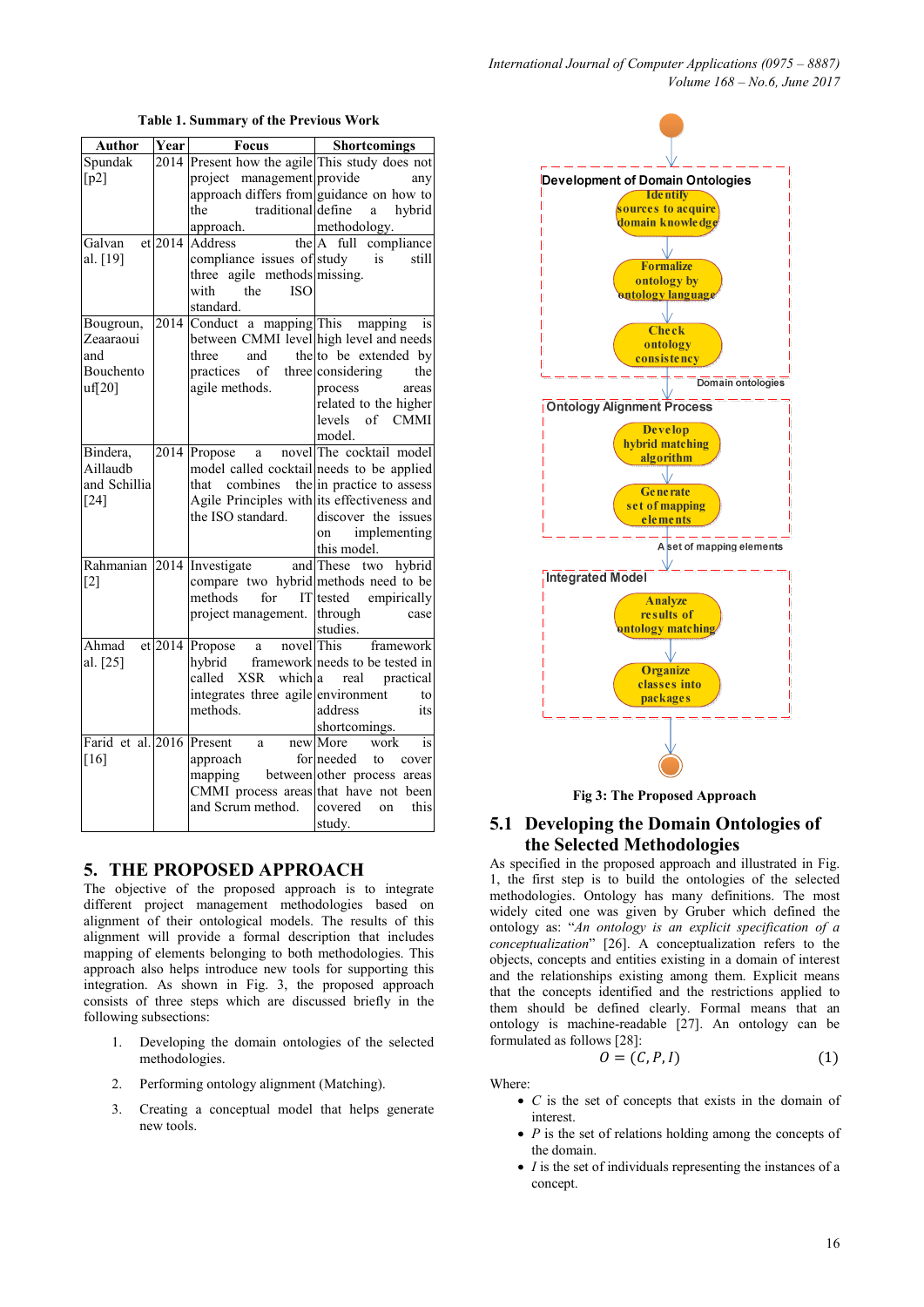The ontologies of PMBOK and Scrum are a good starting point for creating hybrid models for software project management. Developing these ontologies follows a methodology based on iterative process which allows refining the ontologies to build more accurate models of the selected domain. As shown in Fig. 4, this methodology consists of the following steps:

- 1. Determine the domain and the scope of the ontology.
- 2. Identify the sources used to acquire the domain knowledge (ex., experts, documents, existing ontologies, etc.).
- 3. Develop the glossary that contains the key concepts in the domain.
- 4. Classify the concepts in a hierarchy (taxonomy) and their relations.
- 5. Formalize the ontology by an ontology language (ex., RDF, OWL, etc.).
- 6. Evaluate the ontology completeness and consistency.



**Fig 4: Methodology of Creating Ontology** 

### **5.2 The Ontology Alignment Process**

Ontology alignment (matching) is the process of determining relationships or correspondences between entities of a pair of ontologies. Fig. 5 shows the general matching process [29] which can be seen as a function which receives as input two ontologies O1 and O2 and outputs an alignment A between these ontologies. An alignment contains a set of mapping elements (correspondences) between entities belonging to the matched ontologies. A correspondence can be expressed by several cardinalities: 1:1 (one-to-one), 1:m (one-to-many), n:1 (many-to-one) or n:m (many-to-many). Given two ontologies, a mapping element is defined as a 5-tuple:

$$
A = (id, e_1, e_2, r, n)
$$

 $(2)$ 

• *id* is an identifier for each mapping element.

Where:

- $e_i$  is the entity of the first ontology.
- *e<sup>2</sup>* is the entity of the second ontology.
- *r* is the relationship existing between  $e_1$  and  $e_2$ .
- *n* is the confidence level, typically in rang [0,1].



**Fig 5: The Ontology Alignment Process [30]** 

The mapping element can be generated by using one or more matching algorithms. Ontology matching algorithms [30] can be classified into three main categories: Element, Extensional and semantic-based algorithms. Element Level algorithms focus on ontology entities and instances in isolation with their relations. Extensional algorithms can be applied in case the matched ontologies share the same set of individuals. Semantic-based algorithms focus on using external resources to find a common ground for the matched ontologies.

Each matching algorithm provides a numerical value that evaluates the similarity between two entities of the matched ontologies. To achieve high matching accuracy, a single matching algorithm is unlikely to be successful. So, the researchers suggest using a hybrid matcher to aggregate the similarity values generated by multiple matching algorithms to find correspondences between two ontologies O1 and O2 as shown in Fig 6.



**Fig 6: Hybrid Matcher for Ontology Matching** 

### **5.3 Creating the Conceptual Model**

The alignment of concepts described in the previous step provides a basis to create a hybrid model for software project management. The goal of the model proposed in this paper is to realize the integration between PMBOK and Scrum concepts. This model helps generate new tools for supporting this integration. It consists of three main packages as shown in Fig. 7:

- a) One for the concepts of PMBOK.
- b) One for the concepts of Scrum.
- c) A common package that joins the concepts that exists in both approaches.



**Fig 7: Integrated Model for Scrum and PMBOK**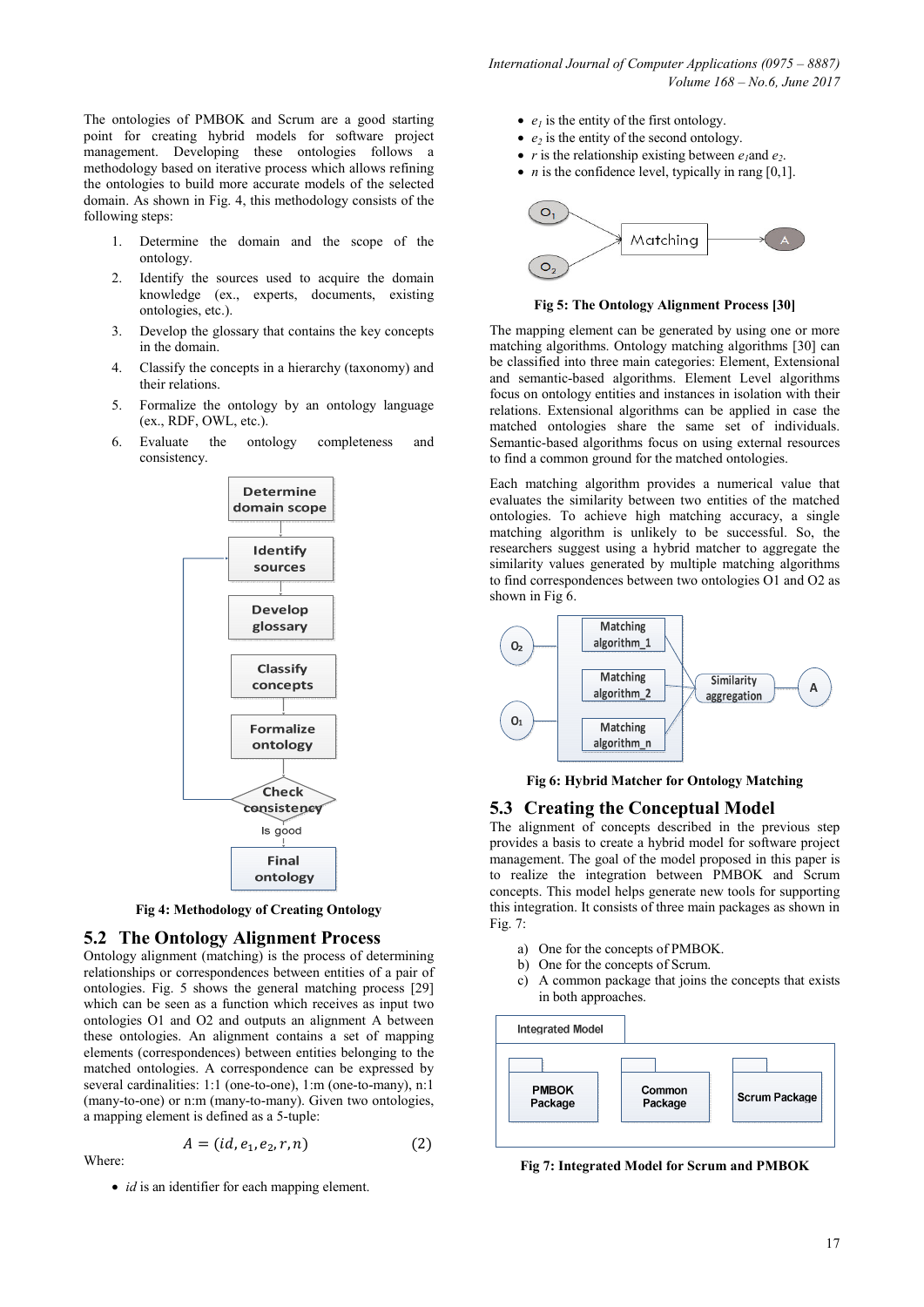# **6. CHALLENGES AND FUTURE WORK**

Although some works have been done towards tackling the problem of combining two or more methodologies for optimizing software project management, there are still open issues that impose new challenges and emphasize new directions for the future work. This paper briefly comments on such challenges:

- To solve the problem of semantic conflict between the selected methodologies.
- To improve the process of ontology alignment (matching).
- To propose new software project management framework that combines different project management methodologies.
- To test and validate the proposed framework using tangible evidence (e.g., case studies).
- To help introduce new tools or integrate the existing tools for supporting software project management.

## **7. CONCLUSION**

This paper presented a novel approach to address the problem of integrating different project management methodologies for effectively managing software projects. This approach consists of three steps. The first step is to build the ontologies of the selected methodologies. In this paper, two project management methodologies are included: Scrum representing the agile approach and PMBOK representing the traditional approach. The second step is to perform ontology alignment using a hybrid matching algorithm. The final step is to create a hybrid model based on the alignment to realize the integration between the concepts of both methodologies. This model could assist in generating new tools for supporting this integration. This approach also provides a solution for the problem of terminology conflicts that arises when creating hybrid models for software project management. This may be useful for providing a common understanding of software project management concepts of different methodologies and easily enable the project team to switch between them.

### **8. REFERENCES**

- [1] Standish Group, (2014, May). CHAOS MANIFESTO. [Online].Available:https://people.eecs.ku.edu/~saiedian/8 11/Papers/standish-2013-report.pdf
- [2] M. Rahmanian, "A Comparative Study on Hybrid IT Project Management," *International Journal of Computer and Information Technology*, vol. 3, issue 5, 2014.
- [3] R. Hoda, J. Noble and S. Marshall, "Agile Project Management," in *Conf. New Zealand Computer Science Research Students (NZCSRSC)*, vol. 6, 2008 pp. 218-221.
- [4] Project Management Institute, *A Guide to the Project Management Body of Knowledge (PMBOK Guide)*. 5th ed. Project Management Institute, 2008.
- [5] A. I. Khan, R. J. Qurashi and U. A. Khan. "A Comprehensive Study of Commonly Practiced Heavy and Light Weight Software Methodologies," *International Journal of Computer Science Issues*, vol. 8, issue. 4, no. 2, 2011.
- [6] K. M. Calo et al., "A Quantitative Framework for the evaluation of Agile Methodologies," *JCS&T*, vol. 10, no. 2, 2010.
- [7] "Manifesto for Agile Software Development." Internet: http://agilemanifesto.org, [Feb. 5, 2017].
- [8] A. Garg, "Agile Software Development," in *DRDO Science Spectrum*, 2009, pp. 55-59.
- [9] D. L. Giudice, "The 2015 State Of Agile Development," Forrester Research, August 3, 2015.
- [10] K. Schwaber, J. Sutherland. (2011, Oct.). The Scrum Guide. Scrum.org.[Online].Available:http://www.scrumguides.o rg/docs/scrumguide/v1/Scrum-Guide-DE.pdf
- [11] J. Sutherland. (2010, Jul.). Scrum Handbook. Scrum Training Institute.[Online].Available:http://www.knowledgehut.co m/images/scrumhandbook.pdf
- [12] Microsoft Team, (2010, May). MSF for Agile Software Development v5.0. Microsoft. [Online]. Available: http://msdn.microsoft.com/enus/library/dd380647( $v=vs.100$ ).aspx
- [13] R. Xue, "Analysis and Comparison of Project Management Standards and Guides," in *Int. Conf. Mechanics, Materials, Mechanical Engineering and Chemical Engineering*, 2015.
- [14] J. Heagney, *Fundamentals of Project Management*. 4th ed. American Management Association, 2012.
- [15] C. S. Snyder, A User's Manual to the PMBOK Guide. 5th ed. Wiley, 2010.
- [16] A. B. Farid, A. S. Abdelhgany, Y. M. Helmy, "Implementing Project Management Category Process Areas of CMMI Version 1.3 Using Scrum Practices, and Assets," *International Journal of Advanced Computer Science and Applications (IJACSA)*, vol. 7, no. 2, 2016.
- [17] P. Fitsilis, "Comparing PMBOK and Agile Project Management Software Development Processes," *Advances in Computer and Information Sciences and Engineering*, pp. 378–383, 2008.
- [18] M. Špundak, "Mixed agile/traditional Project Management Methodology – reality or Illusion?," in *Proc. Social and Behavioral Sciences*, vol. 119, 2014, pp. 939 – 948.
- [19] S. Galvana et al., "The Project Management Cocktail Model: An Approach for Balancing Agile and ISO 21500," in *Proc. Computer science*, vol. 64, 2014, pp. 188 – 195.
- [20] Z. Bougroun, A. Zeaaraoui and T. Bouchentouf, "The Projection of the Specific Practices of the Third Level of CMMI Model in Agile Methods: Scrum, XP and Kanban," in *Int. Conf. Information Science and Technology (CIST)*, Tetouan, 2014, pp. 174-179.
- [21] D. Batra et al., "Balancing Agile and Structured Development Approaches to Successfully Manage Large Distributed Software Projects: A case Study from the Cruise Line Industry", *Communications of the Association for Information Systems*, vol. 27, 2010.
- [22] T. Hayata and J. Han, "A hybrid model for IT Project with Scrum," in *Int. Conf. Service Operations, Logistics, and Informatics (SOLI)*, 2011, pp. 285-290.